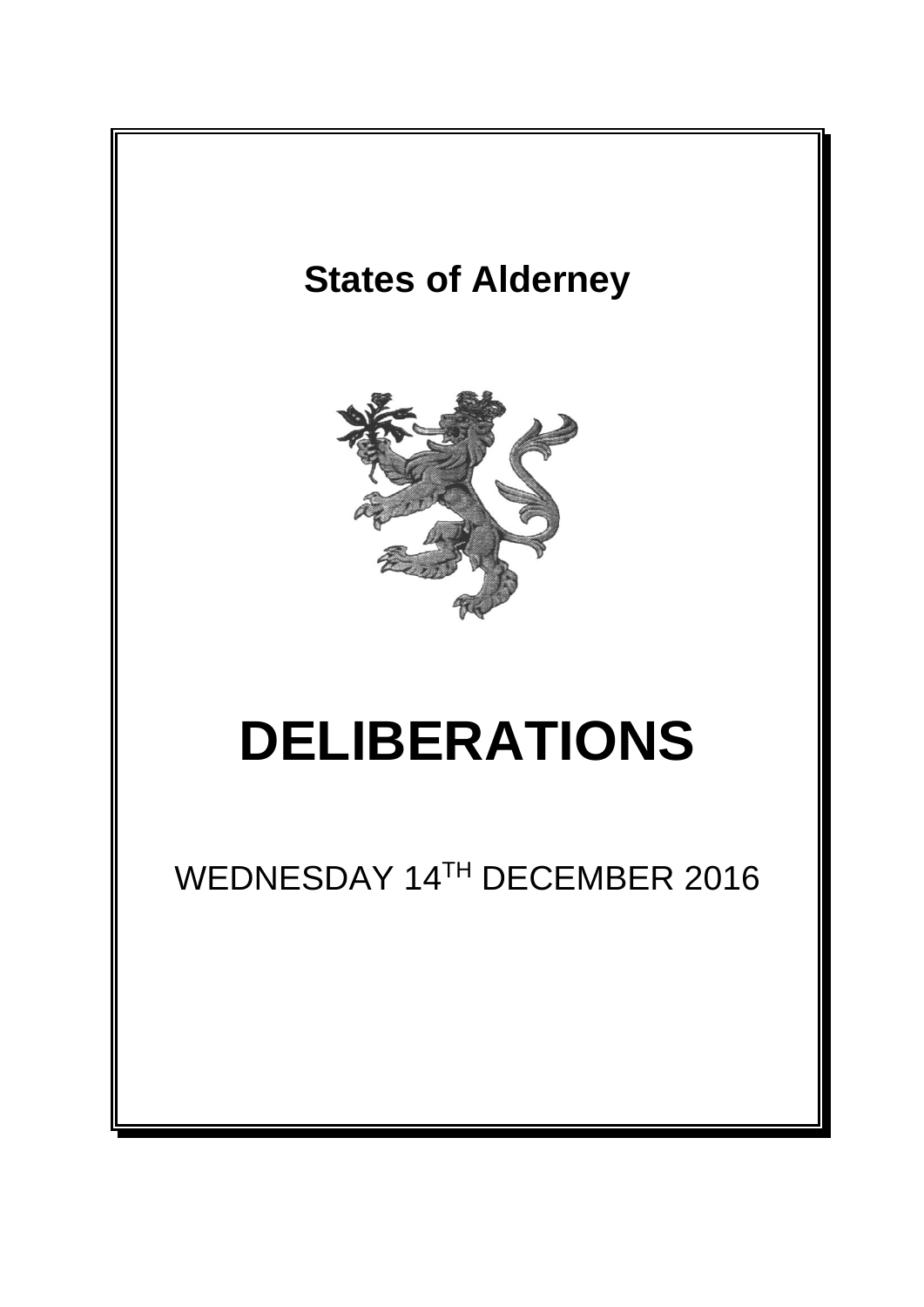# **STATES OF ALDERNEY**

### **DELIBERATIONS FOR THE MEETING**

## **ON WEDNESDAY 14 TH DECEMBER 2016 AT 17:30**

Present: Mr Stuart Trought, President Mr Ian Tugby Mr Matt Birmingham Mr Louis Jean Mr Neil Harvey Mr Francis Simonet Mr Robert McDowall Mr Chris Rowley Mr Steve Roberts Mrs Norma Paris Mr Graham McKinley

His Excellency Vice Admiral Sir Ian Corder, The Lieutenant-Governor of the Bailiwick of Guernsey was in attendance.

Vice President Mr Ian Tugby opened the meeting.

#### **Item I Administering the Oath of Office for the President of the States of Alderney in accordance with s. 36 The Government of Alderney Law, 2004**

Mr W Stuart Trought took his Oath of Office for a term of office of four years commencing on the 1st January 2017.

**President Trought then took the Chair and officially welcomed His Excellency the Lt Governor to the meeting. The meeting then continued.**

#### **Item II Rules of Procedure – Register of Members' interests**

The States resolved to approve an amendment to the Rules of Procedure for States Meetings Rule 22.(3) as follows:

22.(3). The President and all States Members shall, within one month of the commencement of their term of office and by the 31st January in each year thereafter, make and lodge with the Greffier a declaration of all immovable property interests and business interests in Alderney or any other islands within the Bailiwick owned by themselves or their spouse;

and that Schedule 1 of the Rules of Procedure be amended accordingly.

*Proposed by Mr McDowall, seconded by Mr Rowley Approved by a majority, all in favour except Mr Roberts, who voted against*